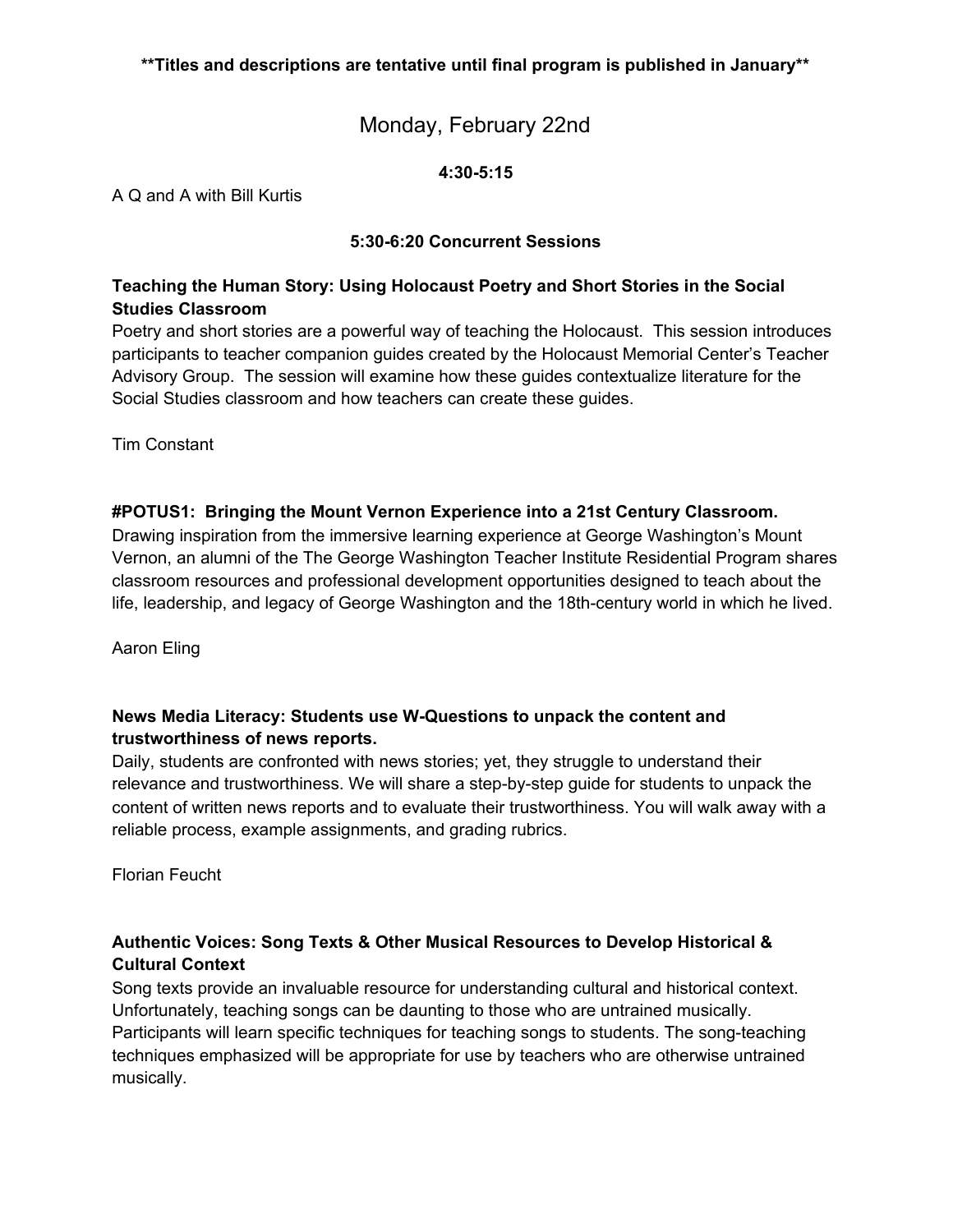#### Vickilyn Withrow

#### **Become a National Geographic Certified Educator**

Learn about National Geographic's Learning Framework, which focuses on teaching students about the world and how it works, empowering them to succeed and make it a better place. This session counts as phase 1 of the Nat Geo Educator Certification.

#### Cindy Bloom

#### **6:30-7:20 Concurrent Sessions**

#### **Backstory: climate change in history**

Tree rings, ice cores, cave deposits, lake sediments, and other observations tell an increasingly precise story about the influence of climate on historic events. Session participants work with graphs, event maps, and online tools to explore this influence on nomads, Romans, Silk Road traders, Vikings, and other groups.

#### Phil Gersmehl

#### **Young Sharks Entrepreneurship, Economics, and Innovation Curriculum for 3-5 Grades**

This session will cover economics and entrepreneurship for grades 3-5. Lessons are aligned to State of Michigan Social Studies content standards, integrating with science, reading, and language arts. Participants will have the opportunity to work through the curriculum that provides lessons incorporating economics principles with the fundamentals of creating a business. The entrepreneurial mindset will be developed using various activities.

#### Paula Nas

#### **Using Mentored Simulations to Strengthen Student Voice and Enliven the Study of Social Studies**

We'll talk about mentored projects on a worldwide network in which student creativity can be expressed and nurtured. Find out about the Place Out of Time and Arab-Israeli Conflict simulations, both of which employ a playful spirit of learning to enliven the study of history, integrating technology and theatricality, and encouraging higher-level thinking and authentic writing.

#### Jeff Stanz

#### **Primary Source Analysis and Hands-on experiences for Elementary Social Studies!**

Introducing primary source analysis in grades K-3 can be a challenge. This session models primary source analysis activities that can be easily replicated, highlights dimension 3 of the C3 Inquiry Arc and combines hands-on experiences with young learners in mind to increase comprehension. Free lesson take-away.

#### LaKeshia Neal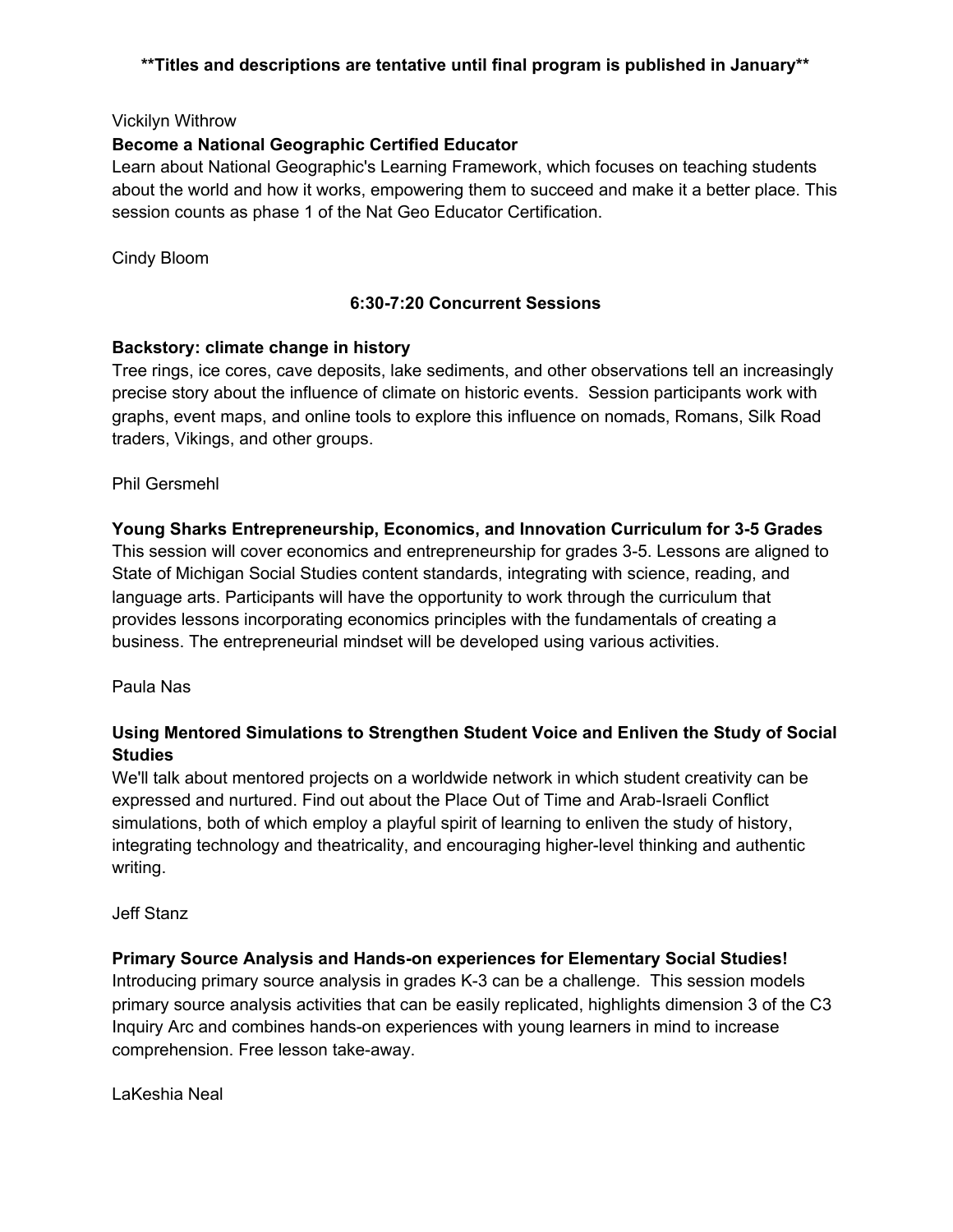# Tuesday, February 23rd

#### **4:30-5:15 Keynote**

#### **5:30-6:20 Concurrent Sessions**

### **Impact Students! Integrate Geography with History to Bring Murky Patterns into Specific Relief!**

Of the social studies disciplines – geography is the most relatable to students, impacting them on a real, tangible level. This workshop uses writable maps to draw lines between cause and effect. Geography brings murky patterns into specific relief, connecting historical and current events. Applicable to both US and World History.

Lakeshia Neal

#### **Civics is Elementary (K-5)**

Equip and empower students to identify, research, and address issues in their community. MCCE will introduce a K-5 framework to enhance civic identity, community belonging, literacy, voice, and agency. Through Project Citizen and We the People, explore how cultivating civic education can change academic and community culture. Through simulated public and congressional hearings, students will explore collaborative opportunities to be agents of change in their communities while learning about public policy, government, democratic values, and civil discourse. Participants will also be provided curricular resources in Project Citizen, We the People, as well as classroom protocols in listening, dialogue, inquiry, and performance.

Ellen Zwarensteyn

#### **Bringing Philanthropy Education to the Secondary Classroom**

Learning to Give is a vetted, teacher-friendly, free resource that provides quality resources for schools in order to utilize the community's time, talent, and treasure to engage in philanthropic and service-learning endeavors. This session will focus on resources for secondary teachers in order for them to better their schools and communities.

Anthony Salciccioli

#### **Empowering Teens To Tell Their Story**

How do teens develop and feel empowered to tell their stories? YMCA Michigan Youth in Government shares ideas on how to illuminate students in the cultivation of their stories through social emotional learning and teaching students to share those stories through activities that focus on empowerment. We will also provide attendees with information on the Youth in Government program itself.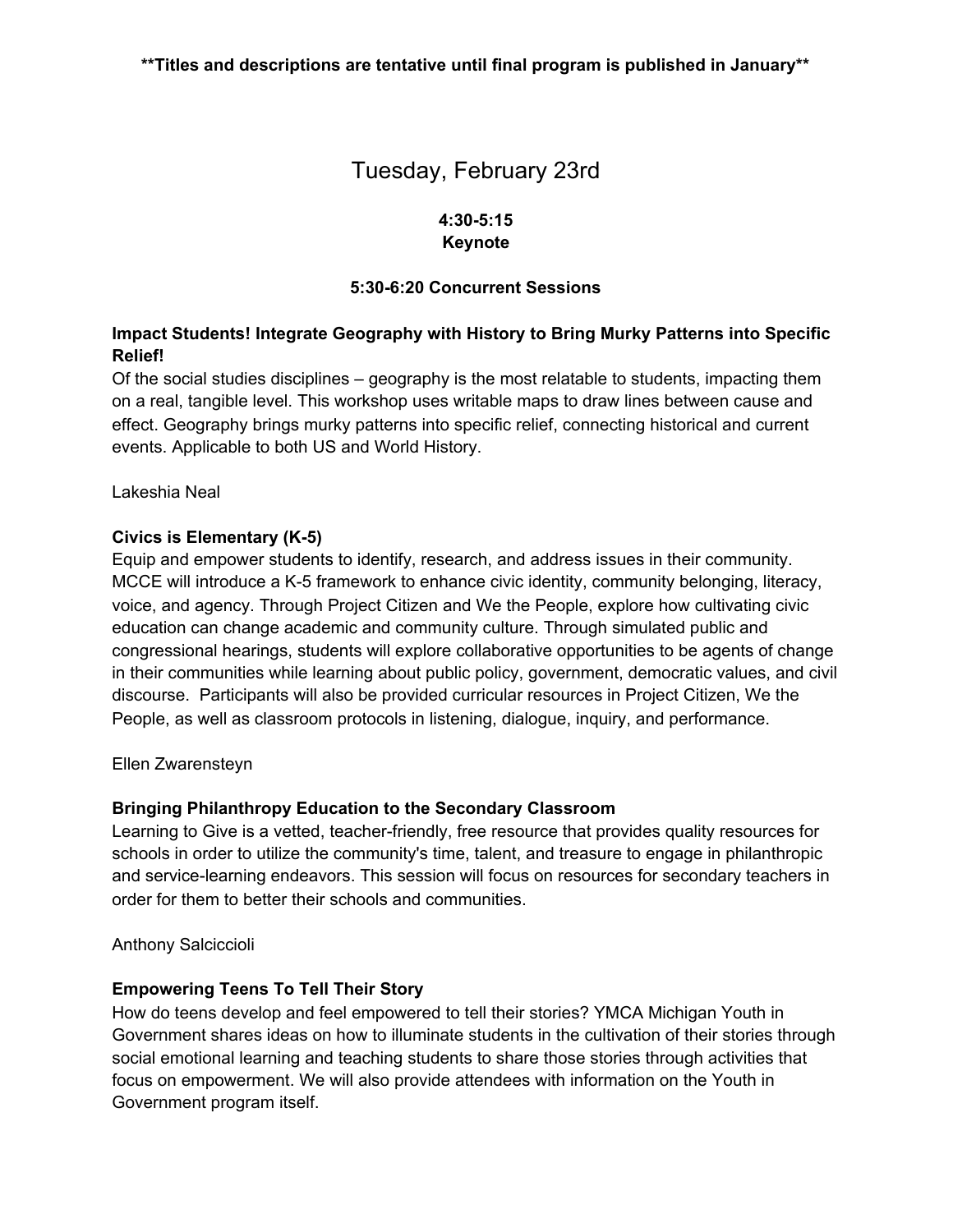Lydia Mitchell

#### **6:30-7:20 Concurrent Sessions**

#### **Frequent small group talk to support source analysis for inquiry**

Expert teachers who use the Read.Inquire.Write. curriculum alternate participation structures (individual/small group /whole group) as students read and analyze sources with the Bookmark tool. This helps more students engage with the ideas and ultimately write better arguments. We upgraded the Bookmark tool to build in those practices.

Maria Del Mar Estra

#### **Cultivating Communities of Civic Belonging and Efficacy through Civics:**

Transform student lives and move secondary school culture through authentic civic education programs. Through Project Citizen, We the People, Mock Trial, and civil discourse protocols, this session will explore how to anchor school culture in a sense of civic community and redefine academic success. Through enhanced simulated public and congressional hearings, students will explore collaborative opportunities to be informed and active members of heir communities while learning about public policy, government, democratic values, and civil discourse through issues that matter to them.

#### Ellen Zwarensteyn

#### **Using Inquiry in Social Studies**

The shift to inquiry-based teaching and learning can be challenging. In this session, we unpack the C3 Framework, with an emphasis on understanding all four dimensions of teaching Social Studies using inquiry. We walk teachers through the inquiry process, discuss the "how" of inquiry and share 3 tips to empower teachers to make the shift to inquiry.

#### Martin Andrews

#### **Geography can help teach ELA/Math - better!**

Classroom models, floor maps, and animal stories are cool - and when built into well-designed geography lessons in K-2, the result can be higher reading and math scores. Participants will see summaries of model lessons, work with manipulatives, examine evidence of effectiveness, and discuss how to adapt to fit local conditions.

Phil Gersmehl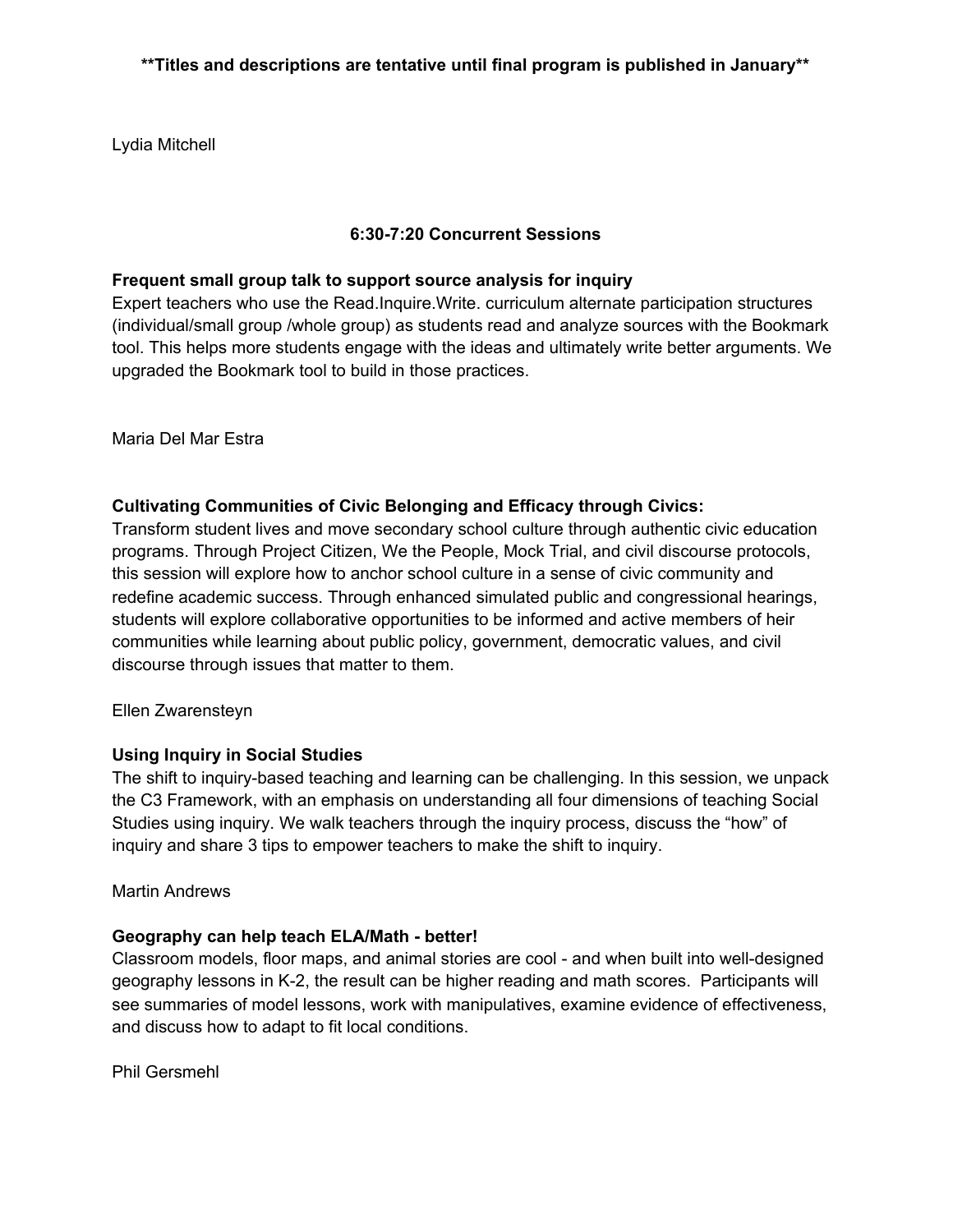# Wednesday, February 24th

#### **4:30-5:15 Keynote**

#### **5:30-6:20 Concurrent Sessions**

#### **Get on Your Soapbox: Linking Personal Experience to Civic Action**

The first step to being an active citizen is getting up and speaking out about an issue you care about. That issue usually has some personal connection. Project Soapbox helps student find their passion and link it to have civic impact. Learn how to support students as they develop and deliver a short speech on an issue they care about.

Carrie Kelso

#### **History of European Antisemitism**

Where does antisemitism come from? This is a question that students often ask when learning about the Holocaust. This session gives teachers the tools and materials to help students better understand the history of the longest hatred.

Andrew Askuvich

#### **Media Literacy Tools for Students and Teachers**

Discover a wide variety of strategies and resources you can use tomorrow to help your students become media savvy and avoid being tricked into spreading fake news.

Kymberli Wregglesworth

#### **Holodomor - fake news to cover up the genocide in Ukraine 1932-1933**

The truth about the genocidal famine of millions of Ukrainians in the 1930's was covered up by the Soviet Union and world until the Chornobyl nuclear accident. The official New York Times journalist Walter Duranty was Stalin's favorite as he covered up the truth and received the Pulitzer prize for his fake news at the time. Gareth Jones, a Welsh journalist wrote about the true story of Ukraine's genocide but was silenced. Based on the new film "Mr.Jones", the importance of real news versus fake news is explained.

Vera Vandrushki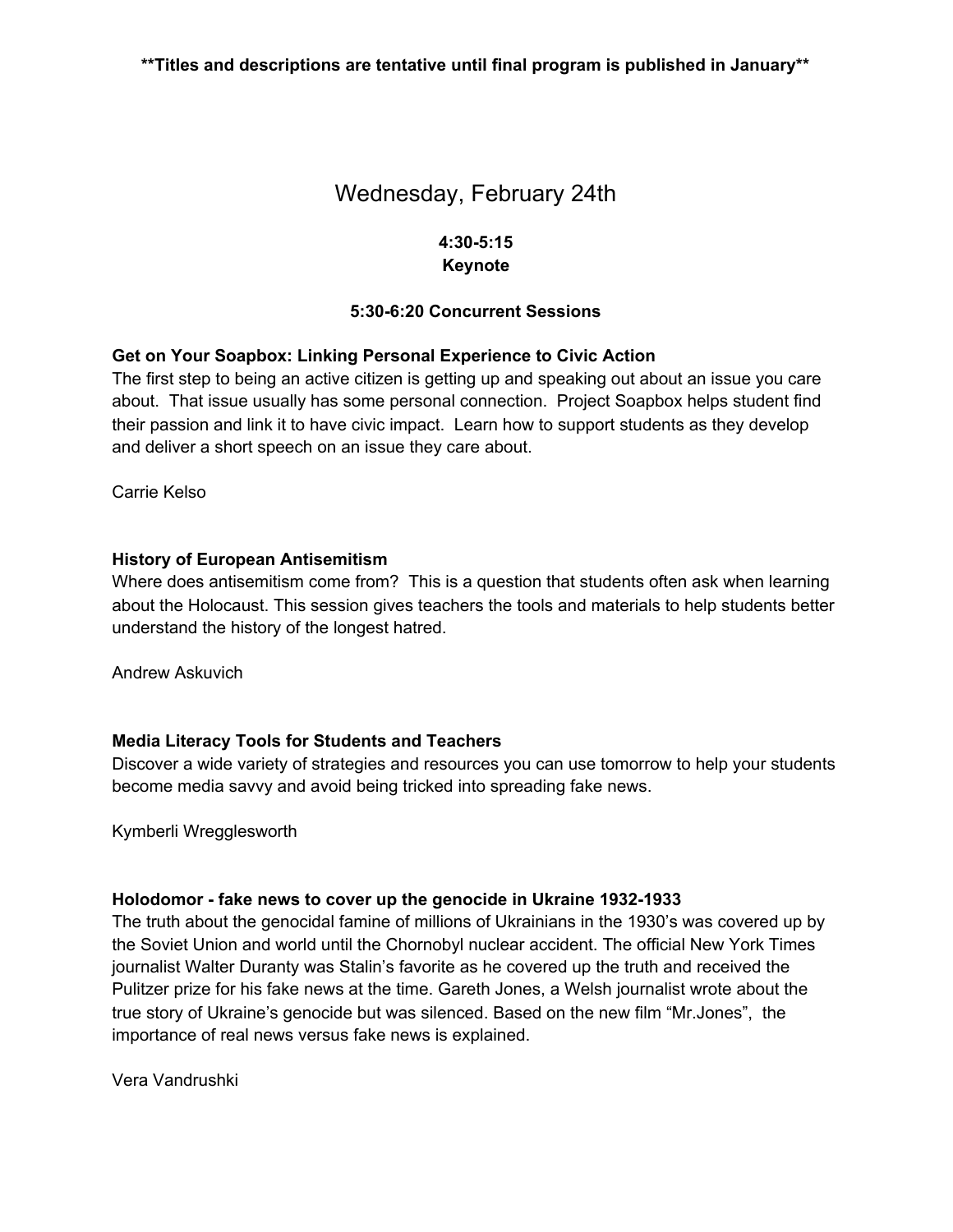#### **6:30-7:20 Concurrent Sessions**

#### **Imperative Counternarratives**

Experience using counternarratives, along with critical literacy practices, to enhance the state social studies standards. Counternarratives complicate and expand students understanding of the world and allow them to do more than just examine topics. Leave with model lessons and a list of resources to use with commonly taught elementary content.

#### Linda Doornbos

#### **Indigenous Stories: Window to Michigan's Past**

The third grade GIANTS project aims to immerse students in the early history of Michigan. We use primary sources, stories, legends, and geography to create a story of life in Michigan during the 1700s. This session will showcase different ways to incorporate literature and storytelling into your social studies curriculum.

#### Lindsey Bensell

#### **Teach Students to Ask Their Own Questions**

Do you want to empower students to take greater ownership of their learning? Do you want something you can easily develop and utilize to help deepen student understanding, engagement, and curiosity? Learn how to use the Question Formulation Technique (QFT) to teach students how to ask their own questions.

Kymberli Wregglesworth

## **Literacy is Equity: The Story of an Urban Charter School Network's Efforts to Integrate Culturally Responsive Instruction with Historical Thinking Skills**

In the 2019-2020 school year, University Prep Schools, the largest charter school network in Detroit, created a strategic plan to align its resources and instruction with the C3 Framework and Historical Thinking Skills. This presentation will tell the story of the trials and triumphs of its teachers and leaders.

Sharon Hopkins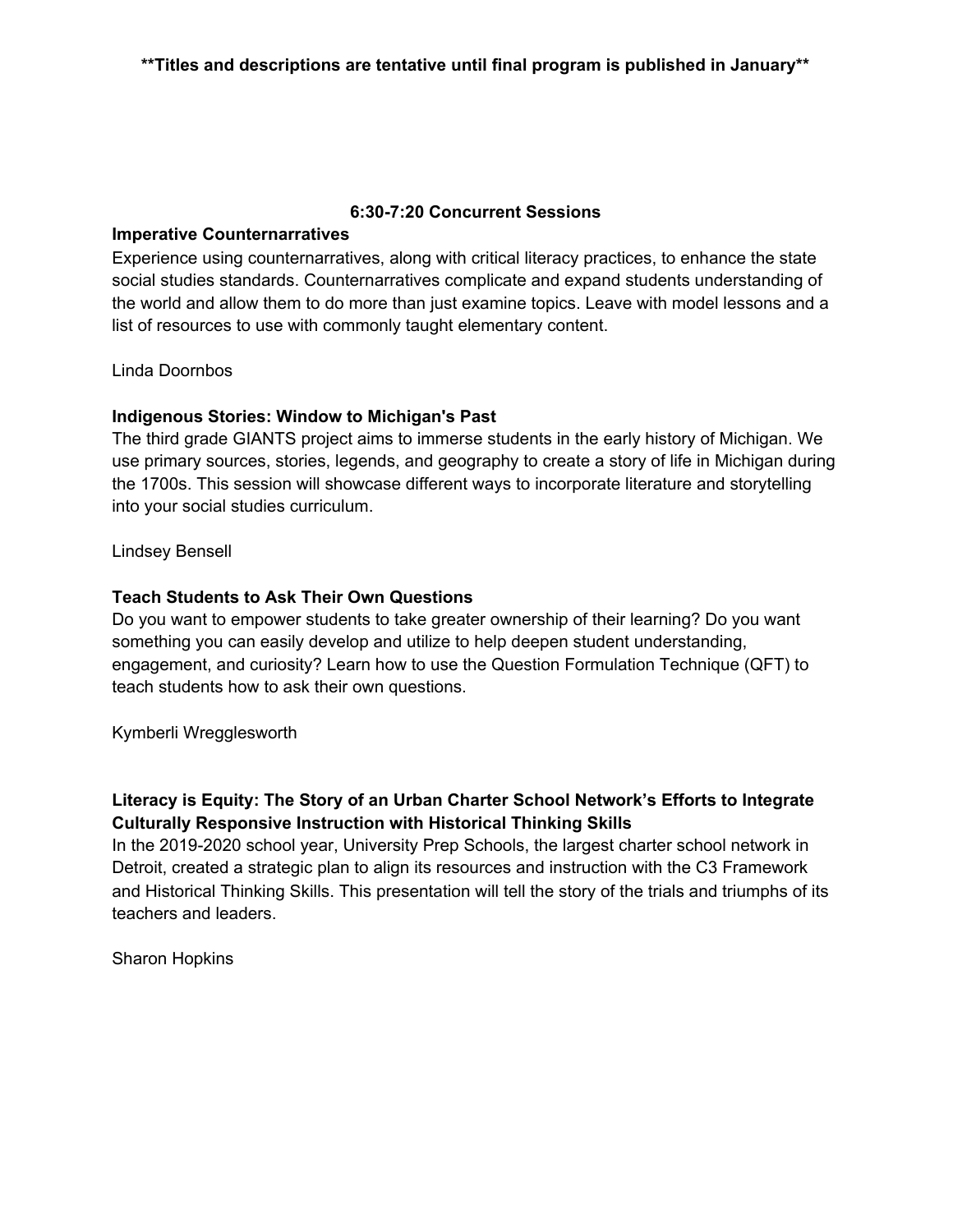# Thursday, February 25th

### **4:30-5:15 Keynote**

#### **5:30-6:20 Concurrent Sessions**

#### **Making global connections through literature**

Storytelling techniques activate student learning about world history, geography, civics and economics in 6th grade. Students create their own "storybook" notebook of knowledge to demonstrate an understanding of standards/skills. Presenters share strategies to increase student engagement including modifications for special needs students, to foster critical thinking about global issues.

#### Andrea Shively

#### **Democracy is Not a Spectator Sport: Engaging Students in the 2020 Election**

All students can engage in campaigns and elections, even if they cannot vote! Our personal experiences impact our electoral choices. Participants will explore strategies to develop reflective, informed and active electoral participants for this crucial upcoming election.

Carrie Kelso

#### **My Story, Your Story, Our Story**

In this hands-on workshop, learn how to use shared stories to build empathy and create a more inclusive and compassionate community. Shared stories provide students a voice and creates authentic connections

#### Karen Caldwel

#### **Teaching to Preserve K-12 Students' Cultural Identities Through Social Studies and Literacy**

The stories we tell students influence their cultural identities. Students can develop a cultural identity that is not their own based on the stories told to them. Students' stories and identities must be integrated into the classroom rather than just mentioned so that students can feel a sense of inclusion.

Melanie McCormick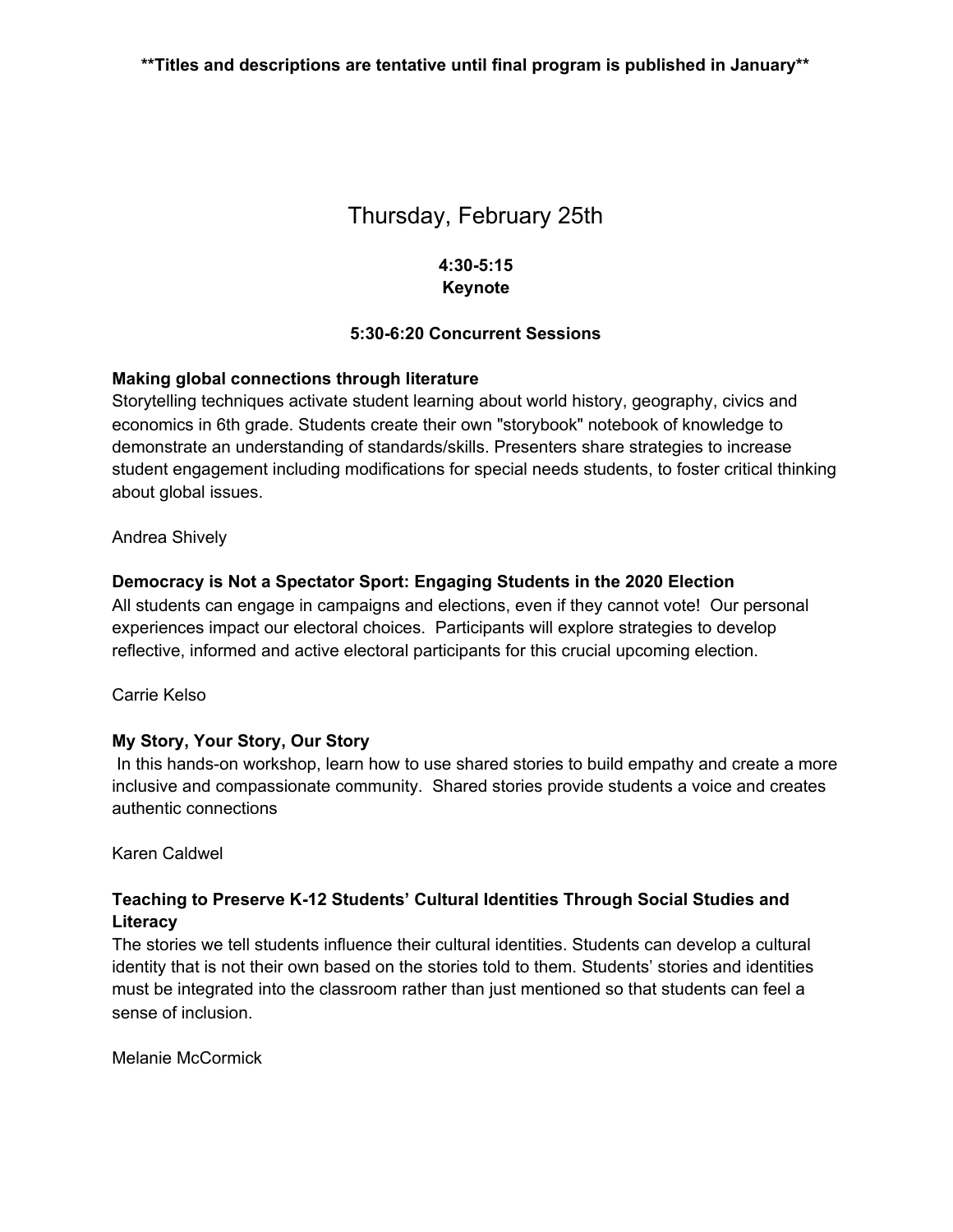#### **6:30-7:20 Concurrent Sessions**

#### **Map stories: Clickable layers as "characters" that interact**

Clickable maps provide map layers that fit social studies GLCES for grades 3-6. The map layers are like "characters" that interact with important implications for asking "why" and "so what." These "characters" prompt open-ended inquiry within a structure of history and geography. Participants receive internet links and example materials.

Carol Gersmehl

#### **My Classroom Economy**

My Classroom Economy is a program that enables any educator to teach children financial responsibility through fun, experiential learning. It's a simple classroom economic system where students earn and spend money in a simulated microeconomy. By bringing real-world scenarios into the classroom, students see the impact of their decisions to save, spend, and budget. My Classroom Economy can be adapted and incorporated into any curriculum, in any subject, and at any grade level. My Classroom Economy is meant to be adapted to your students' needs. Its purpose is to instill basic financial responsibility and teach the value of delayed gratification.

#### Derek D'Angelo

#### **African American Cultural Humanities (AC): telling stories through art and music**

From Mali to Motown, from American suburbs to American "ghettos", music and art has served as a cultural lens to social and political issues and movements. A "how to" workshop that is exciting, engaging, and sure to lead to developing inquiry-based lesson plans to positively impact student success.

#### Victoria Shields

#### **Primary Source Stations to Create Engagement and Discourse**

This session will engage participants in primary source stations that can be implemented in grades 6-12. We will examine a variety of sources—textual, visual, audio, and artifacts—and we will practice using graphic organizers and station prompts to encourage discourse. This session will be hands-on and participant-centered.

Molly Gale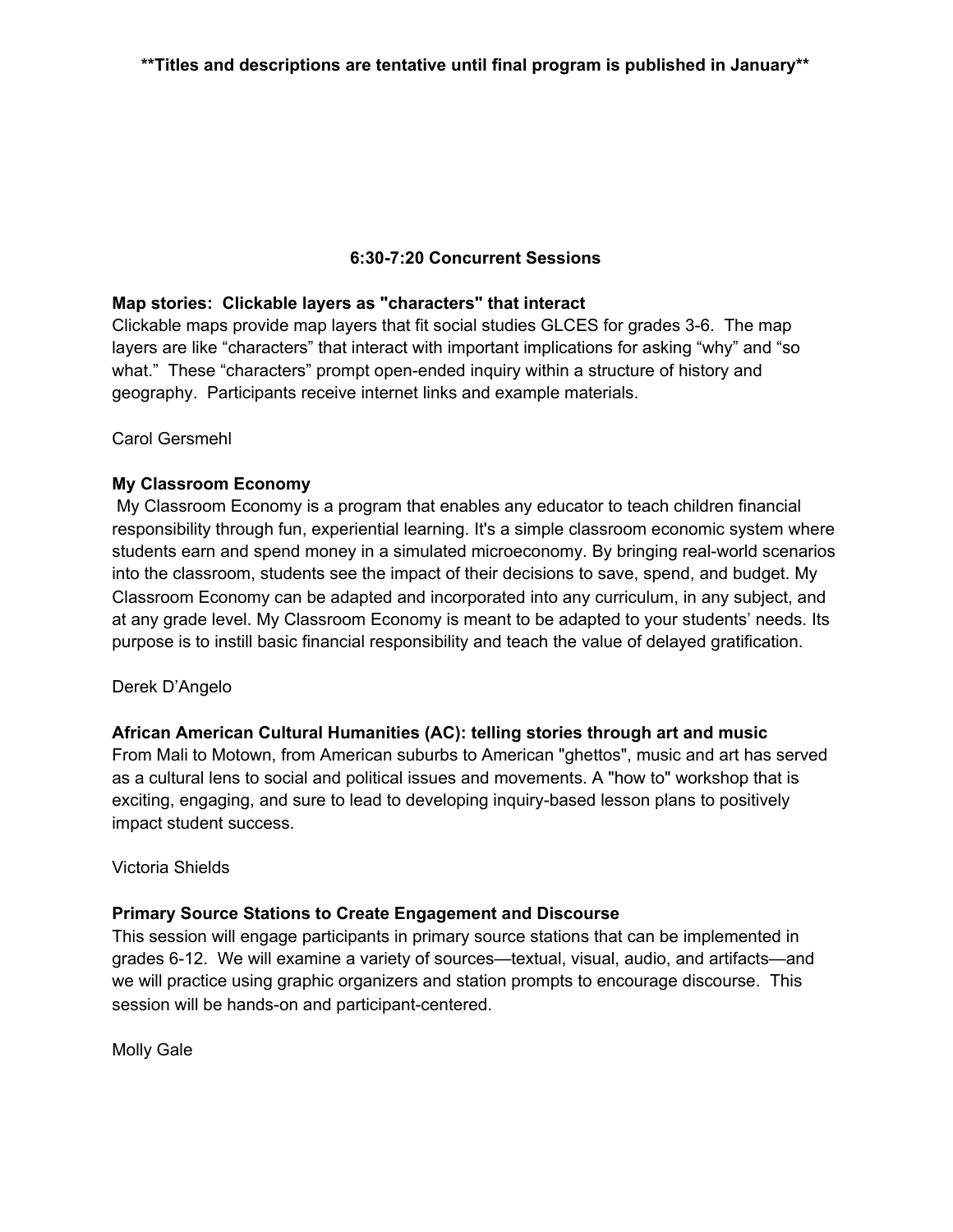# Friday, February 26th

## **4:30-5:15 Keynote**

#### **5:30-6:20**

#### **Rivers, Reefs and Pipelines- Environmental Cooperation as a Path to Peace in the Middle East**

In this presentation, experience and apply relevant instructional strategies around environmental challenges in the Middle East that are being addressed through peaceful transboundary collaboration and the introduction of new technologies. Explore those challenges, particularly around water resources, and the ways that Israelis, Jordanians, and Palestinians are cooperating to meet them.

Andrew Askuvich

## **Strengthening Anishinaabek Inclusion in Michigan Social Studies Standards and Instruction**

Leave with knowledge about Anishinaabek standard enhancements, sample lessons to implement, and a resource guide to aid in curriculum development. Hear the stories of tribal consultation during standard updating and how our work continues.

Amanda Weinert

#### **Supporting the Shift to Inquiry**

Michigan has adopted new Social Studies standards that require inquiry-based teaching and learning. How do you support a whole school shift to inquiry? Find out in this informative session.

Martin Andrews

## **Teaching the Human Story: Using Holocaust Poetry and Short Stories in the Social Studies Classroom**

Poetry and short stories are a powerful way of teaching the Holocaust. This session introduces participants to teacher companion guides created by the Holocaust Memorial Center's Teacher Advisory Group. The session will examine how these guides contextualize literature for the Social Studies classroom and how teachers can create these guides.

Tim Constant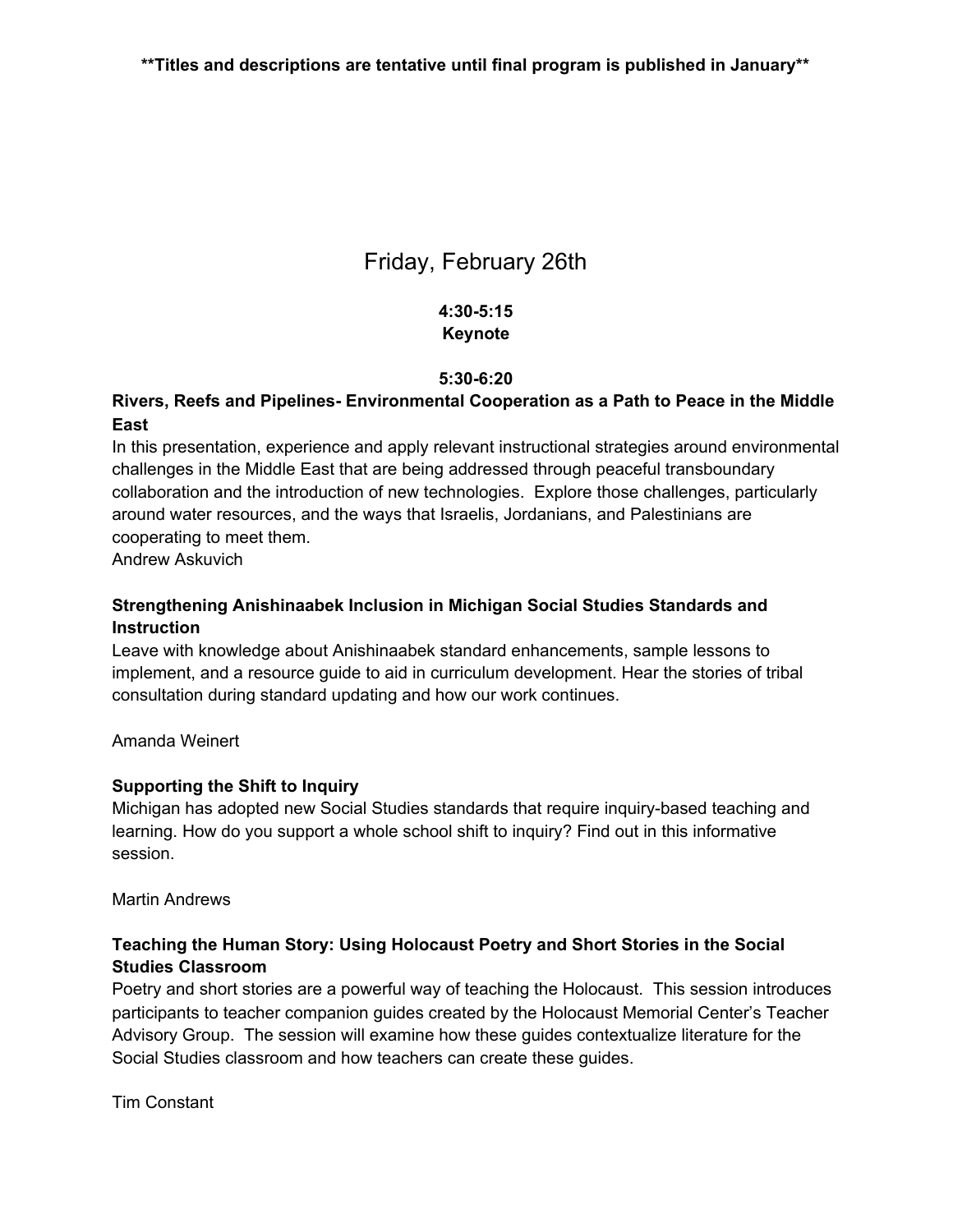#### **6:30-7:20 Concurrent Sessions**

#### **Teaching the Arab-Israeli Conflict with Primary Sources**

Explore the history and background of the Arab-Israeli conflict and peace process through primary source documents and teaching strategies that support critical analysis of texts and integrate technological resources into the social studies classroom. Major historical developments in the Arab-Israeli conflict including current issues under negotiation will be discussed.

Andrew Askuvich

## **Energy ReWork: Michigan's Energy System and Civic Action**

Join us for an in-depth look at how Michigan generates, distributes, and uses electricity. Energy ReWork lessons identify structural, socio-political, economic, and environmental challenges to our current electrical system, and engage students in exploring how their school can contribute to a more equitable, sustainable, and healthier energy system in Michigan.

Katy Adams

#### **The Stories of Our Times: Connect US History to the US Present**

"Uh, why do we have to learn this again?" While most US History students don't verbalize that question, we know many think it. This session features The Connector method that challenges students to link a big topic from American history to the present and then define it. This method goes a long way to help students see the relevance that we educators know is there.

Rod French

#### **The Ten Stages of Genocide and the Armenian Case**

Teach about genocide using the "Ten Stages of Genocide," created by genocide scholar, Gregory Stanton using the Armenian example and additional cases of genocide.

Sara Cohen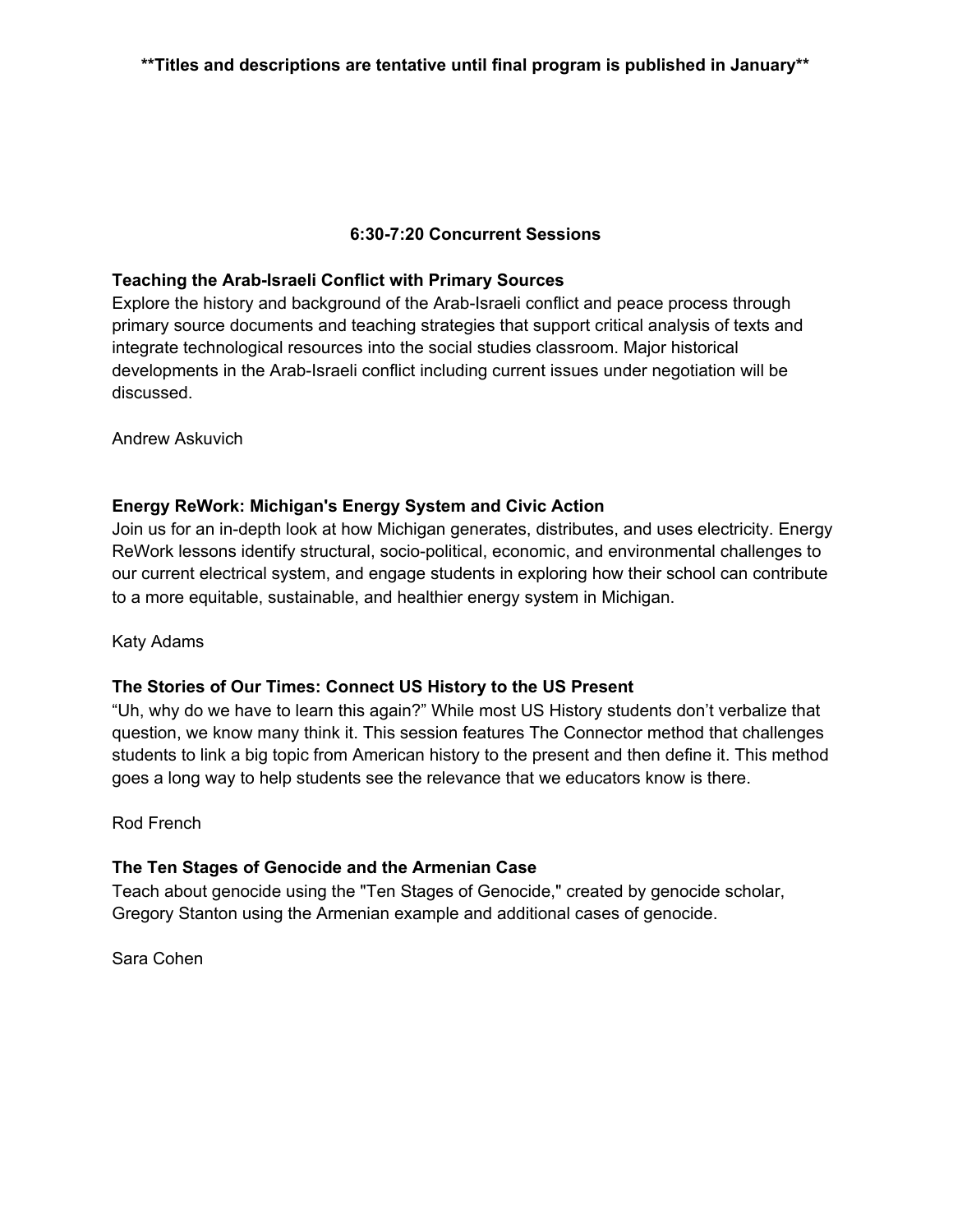# Saturday, February 27th

## **9:00-10:00**

## **10:10-11:00**

## **Trusted Voices: Teachers tell your story! Trustedvoicesed.com**

The Michigan Education Caucus is inviting teacher voice to the policy table. With support from MASA, MEA, and others - our goal is to support superintendents through collaborative advocacy and serve our policy-makers offering council on the impact of ed policy and how it shapes Michigan schools and the teaching profession.

## Katy Gustafson

## **Uncover the Stories Maps Tell: Explore National Geographic's Mapping Resources**

Maps tell stories. They help us see patterns, analyze data, and understand our interconnected human and environmental systems. Review basics of spatial thinking and discuss how maps can improve depth of understanding for students. Discover free mapping resources from National Geographic, from customizable and printable maps to online interactive maps.

## Elaine Larson

## **Becoming US: More Inclusive and Accurate Migration History from Smithsonian**

In this session, NMAH introduces a new curriculum by facilitating a lesson for teachers. Becoming US is an inclusive curriculum that analyzes US History through the prism of migration.

## Orlando Serranoo

## **Using the "Great/Not so Great" Framework to help students evaluate historic figures in lower elementary social studies.**

This session provides an inquiry-based framework (Great/Not so Great) to help elementary-level students learn about differences in opinions about historical figures before constructing their own evaluation of these figures based on textual evidence.

Scott Roberts